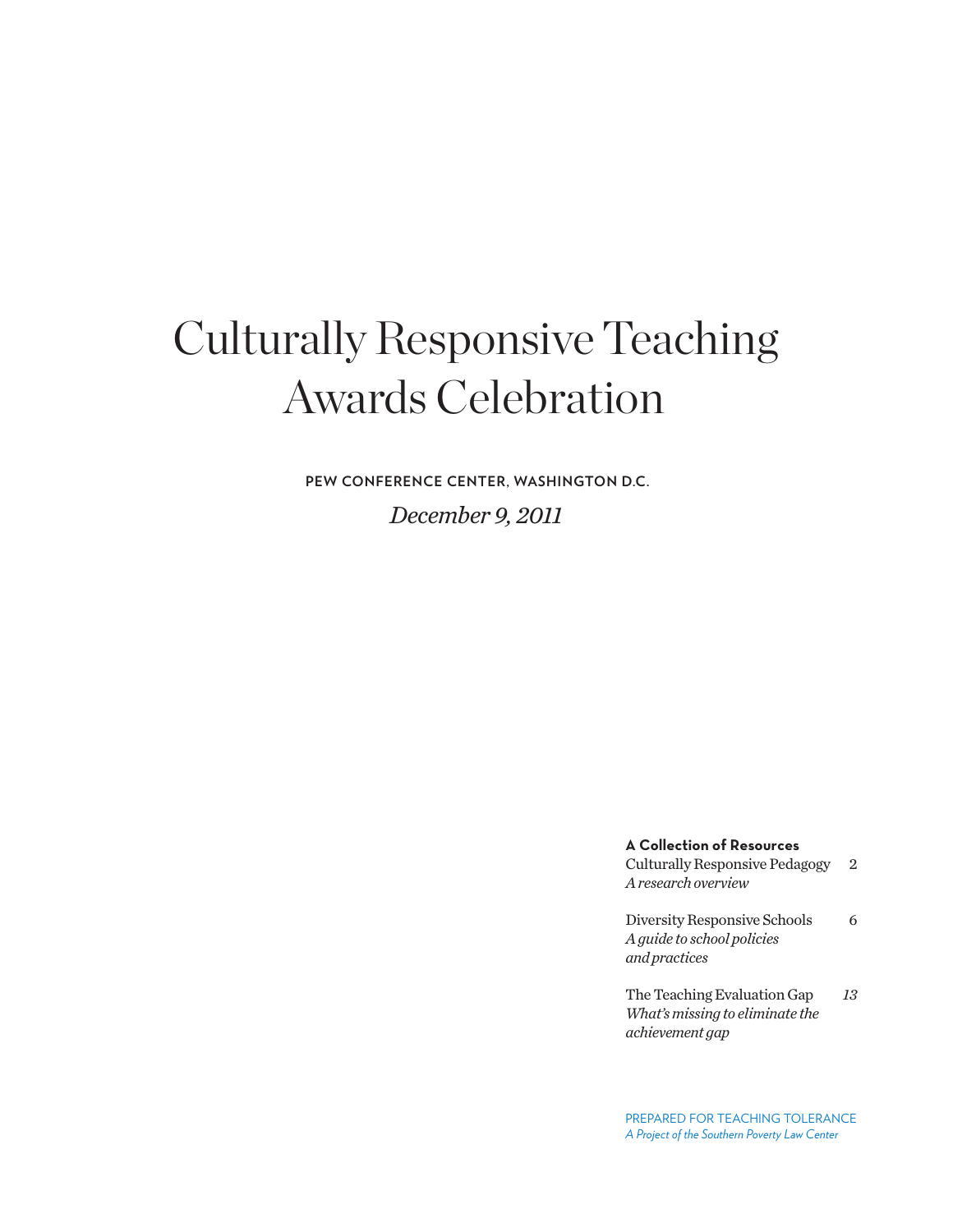# **Culturally Responsive Pedagogy**

*An Overview of Research on Student Outcomes*

# **BY JACQUELINE JORDAN IRVINE & WILLIS D. HAWLEY**

Descriptions of and related research about culturally responsive pedagogy (CRP) have appeared for decades in the education literature. However, many educators erroneously believe that CRP is simply a motivator and self-esteem builder for students of color in high-need schools without a significant body of empirical research that shows its effects on student learning. This overview of research focuses on several important aspects of effective teaching and provides examples of research showing that essential characteristics of CRP are related to positive student learning outcomes.

Culturally responsive teachers understand that students bring their culturally influenced cognition, behavior, and dispositions with them to school. These teachers not only understand student differences related to race, ethnicity, culture and language, but they use this knowledge to enrich their teaching in ways that enhance leaning opportunities. Achievement relevant student assets, according to Hurley, Allen, and Boykin (2009), include students' interests and preferences; motivational inclinations; passions and commitments; prior experiences and knowledge; existent and emergent understandings and skills; personal, family and cultural values; family traditions and practices; attitudes, beliefs, and opinions; self-perceptions; and personal or collective ideologies.

#### **Research on the Effectiveness of CRP<sup>1</sup>**

Much of the empirical research on CRP focuses on African American and Latino students, although some path breaking studies look at the effects on Hawaiian and Native American students. The review highlights some relevant studies that deal with six important inter-related pedagogical influences on student learning:

- Developing caring relationships with students while maintaining high expectations
- Engaging and motivating students
- Assessing student performance
- Grouping students for instruction
- Selecting and effectively using learning resources
- Promoting and learning from family and community engagement

# **Developing Caring Relationships with Students while Maintaining High Standards**

A common finding of recent research on student learning is the importance of positive teacher-student relationships that focus on teachers' building relationships that result in positive academic consequences for students. The research literature on culturally responsive African American teachers and care emphasizes that caring is related to high expectations and the structured discipline these teachers impose in their classrooms. However, holding high expectations without providing needed academic support can have negative consequences. The research shows that some students of color, especially African American and Latino students, tend to be more dependent on teachers than their other-race peers, and tend to perform poorly in school when they do not like their teachers or feel that their teachers do not care for them. For example, Ronald Ferguson's (2002) investigations in 95 ethnically diverse schools in 15 school districts concluded that teachers' affective behaviors are a source of motivation and influence the achievement of African American and Hispanic students. Similarly, Cammarota & Romero (2009) documented that an academically rigorous curriculum model aligned with state standards with a strong component of authentic caring and compassion increased the achievement and graduation rate of Chicano high school students.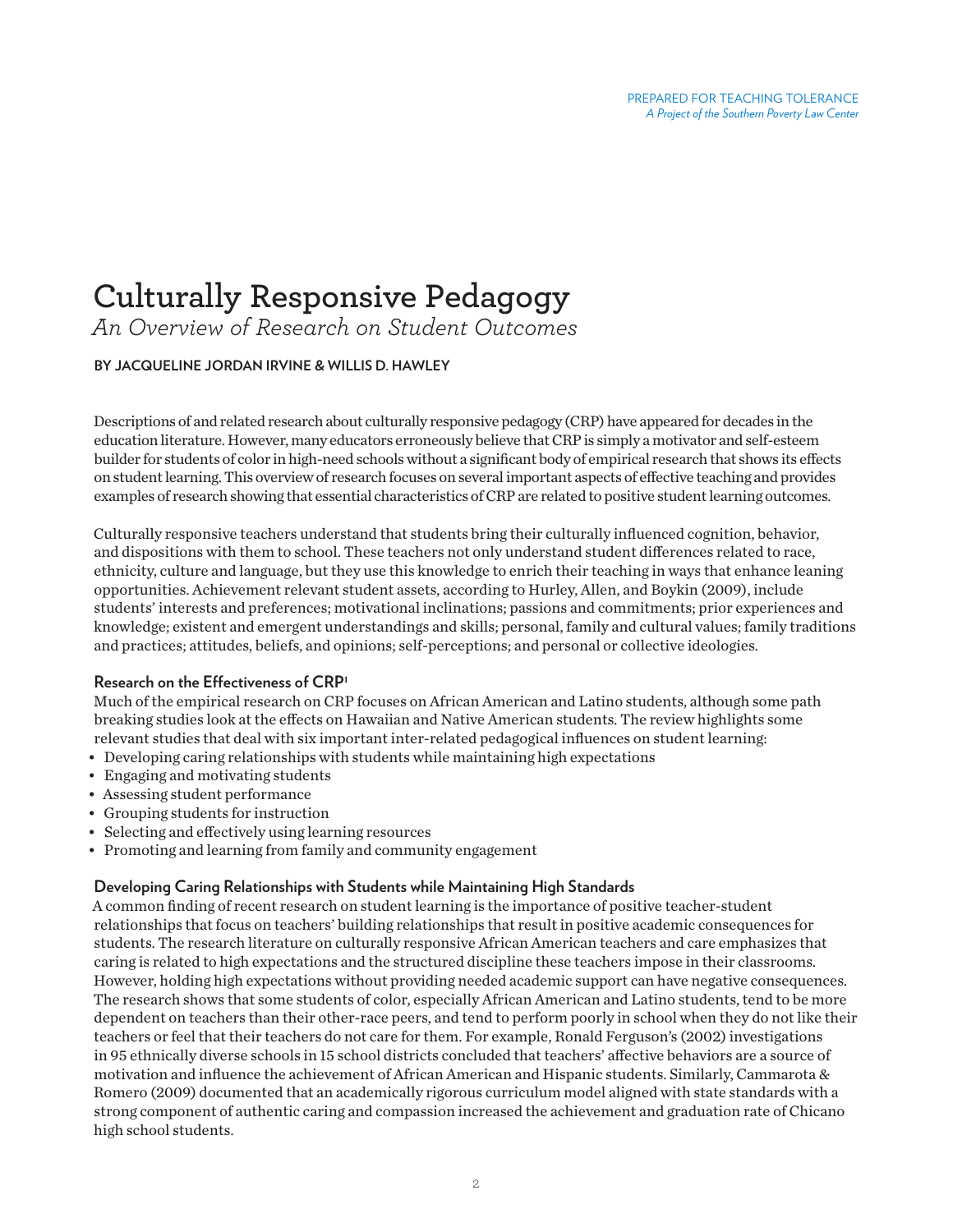### **Engaging and Motivating Students**

Geoffrey Cohen and his colleagues (2009) looked at the effects of student engagement by using culturally centered instruction that included a series of structured writing assignments focusing on self-affirming values. The African American students wrote about their own values and experiences, such as relationships with friends, family, or musical interests. Over two years, the students' grade point average improved and the rates of remediation or grade repetition decreased. At the same time, white students' performance was not negatively affected. The researcher concluded that the self-affirming intervention interrupted a recursive cycle of poor performance and prevented the achievement gap from widening over time.

Hurley, Allen, and Boykin (2009) conducted several studies that support the idea that *communalism*, a form of African American group orientation, is an important cultural consideration in the instruction of African American students. One study investigated the interaction between student ethnicity and the reward structure on math estimation task. African-American and white elementary students were studied in one of three group learning contexts: intergroup competitive, interpersonally competitive, and communal-no reward. The researchers found that the African American and white students performed best in different learning contexts. Black participants scored significantly higher than whites in the communal context and whites scored higher at posttest in the interpersonal competitive context. The reward structure of the study sessions made a difference in the performance of both African-American and white students.

Student engagement has also been considered in the research on cooperative and group learning. Well-planned and carefully constructed cooperative/team learning strategies and flexible ability grouping are particularly effective in classes containing diverse learners (Cohen, 1994). Other studies that provide evidence about student intellectual engagement and use of culturally relevant resources include: Lee (2010) in science, Copenhaver (2001), and Hill (2009) in language arts.

#### **Assessment of Student Learning**

Claude Steele (1997) and his associates have shown that stereotype threat, the internalization of social stereotypes when faced with apparently difficult tasks, can negatively influence school success and is a critical factor in the assessment of African American students' test performance. In an experimental study, they designed a stereotypethreat condition in which college students were told that a test of verbal ability diagnosed intellectual ability. In the no-stereotype-threat condition, the students were told the test was unrelated to ability. In the stereotyped condition, African American students performed significantly less well than their white peers even though they were statistically matched by ability level. In the no stereotype- threat condition, there was no difference in performance. Steele also found that when African American students simply indicated their race and were not told the test did not reflect their ability; they still performed worse than whites.

Carol Lee's Cultural Modeling Project (2007) was designed to improve the literacy skills underachieving urban high schools students by building on African American Vernacular English (AAVE) and popular culture to master complex problems in language and literacy. Cultural modeling includes the use of rap lyrics, videos, and film. Lee shows how the use of these "data sets" helped students transfer competencies developed in reasoning everyday text to reasoning required in analyzing canonical texts. In her work, Lee found increased student performance in metacognitive instructional discourse; that is, their comprehension as well as the ability to describe their own thinking and nuanced reasoning about symbolism increased as a result of this intervention.

#### **Grouping Students for Instruction**

As noted earlier in the paper, cooperative learning can be a particularly effective instructional strategy for students of color. However, Elizabeth Cohen (1994), has shown that instructional conditions like the nature of the interaction within the groups, the nature of the task, reward and task interdependence, status factors, and the role of the teacher are important considerations in designing learning groups. Cohen designed a cooperative learning instructional strategy, Complex Instruction (CI), in which teachers paid particular attention to issues of status and unequal participation. In a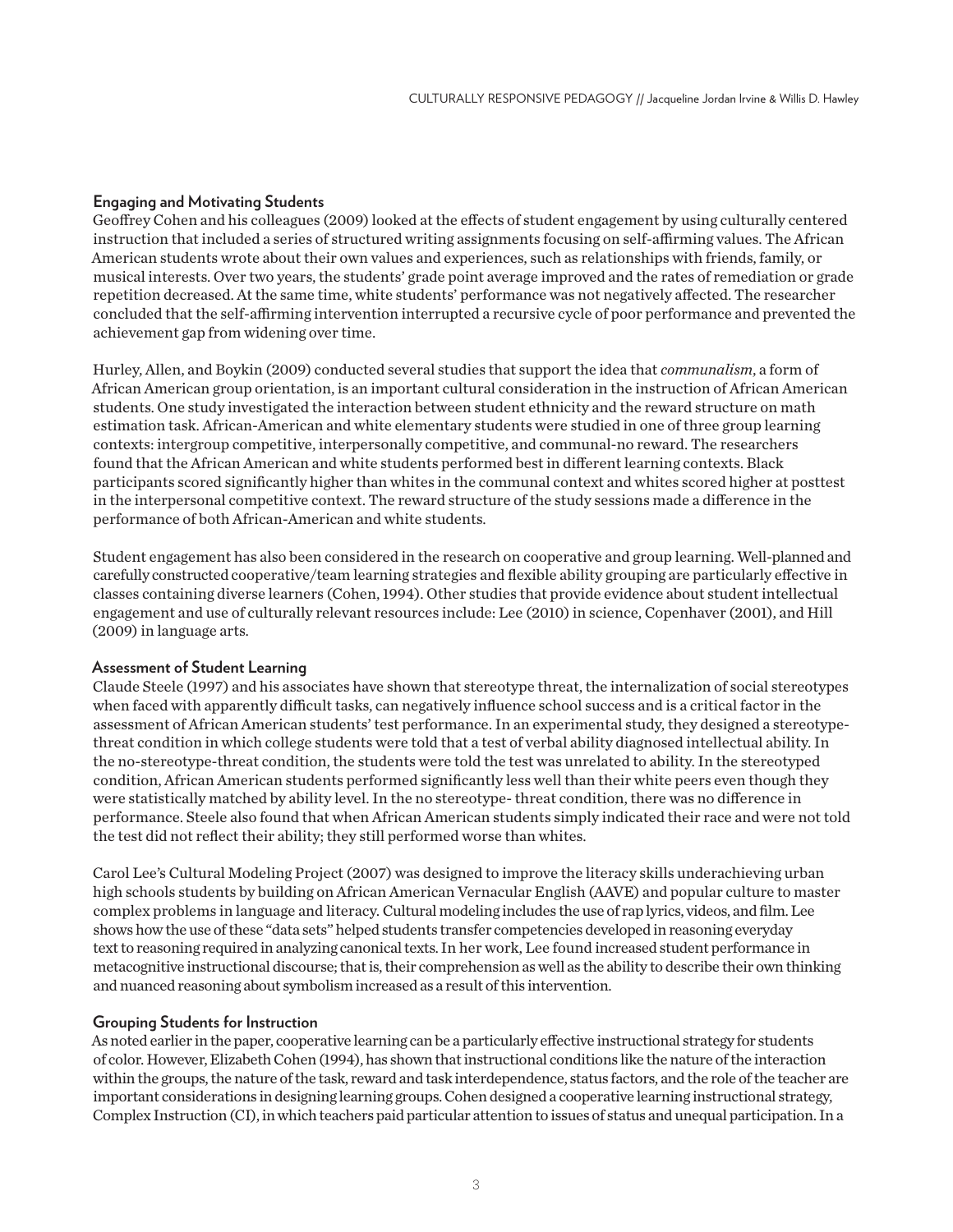series of experiments in diverse middle grades social studies classrooms, she found that students in CI classes performed significantly better, especially on higher-order thinking skills, than CI students on the control group.

Other researchers have explored student engagement and improved learning outcomes by focusing on flexible ability groupings with a high standards curriculum. In order to determine the effects of an accelerated middle school mathematics curriculum, researchers (Burris, Heubert & Levin, 2006) designed a longitudinal study in a diverse school district that evaluated students' subsequent completion of advanced high school math courses as well as their academic achievement. Their findings showed that all subgroups of students significantly improved their completion of advanced math courses, including students of color and low-SES students. The number of students of color who passed the New York Regents math test tripled, and higher percentages of African American, Latino, and low-SES students passed the exam in eighth-grade de-tracked classes than in tracked eighth- and ninth-grade classes.

#### **Selecting and Effectively Using Learning Resources**

Studies that provide evidence about student academic engagement and use of cultural resources include: Lee (2010) in science; Copenhaver (2001) and language arts and reading (Hill, 2009). In an extensive review of the research on the academic impact of ethnic studies curricula on student outcomes, Sleeter (2011) concluded that well-designed and well-taught ethnic studies curricula have positive academic and social outcomes for students. For example, she describes a middle and high school action research project designed to improve writing achievement of African American students by using literary works by African American authors and a process writing approach. The program evaluation results showed that participating students made greater gains in writing than non-participating students on the local writing assessment and the state writing test.

#### **Promoting and Learning from Family and Community Engagement**

The most often-cited research on the efficacy of culture-based learning comes from a number of studies on the Kamehameha Early Education Program (KEEP) project in Hawaii (Au & Mason, 1981). KEEP was a K-3 language arts program that incorporated the discourse skills, values, beliefs, and activities in Hawaiian homes and families into the school's instructional program. The researchers investigated the effectiveness of the KEEP culture-based education model compared to the forms of instruction typically used in public schools. KEEP students performed significantly better than the students not engaged in the program.

The Talent Quest Model (Boykin & Ellison, 2008), like KEEP, emphasizes building on students' cultural, family, and community assets. Low-achieving African American students enrolled in the program were compared to a matched sample of non-participating students. Talent Quest Model students' performance improved in reading and math. While many schools and classrooms in the United States are much more diverse than the homogeneous settings in KEEP and Talent Quest, these studies provide some evidence of the efficacy of using family and community resources in teaching.

#### **Conclusion**

\_\_\_\_\_\_\_\_\_\_\_\_\_\_\_\_\_\_\_\_\_\_\_\_\_\_\_\_\_\_\_\_\_\_\_\_\_\_

Students who underachieve in school are disproportionately students of color who most need the opportunity to learn from highly effective teachers who understand the importance of the social and cultural contexts of teaching and learning. This brief overview of the research indicates that teachers who use CRP contribute to positive student learning outcomes for culturally diverse students.

This brief review of research focuses on studies that (1) meet relatively rigorous methodological standards and (2) include measured student outcomes that report performance on standardized state or national assessments, evidence of student learning on teacher-administered tests, student engagement (defined in behavioral terms), student attendance, student retention, and graduation. Quantitative works in the review used appropriate comparison or control groups and pretest and posttest measures as well as appropriate statistical analysis. Qualitative works in the review were selected if they adhered to the tenets outlined by research methodologists such as Miles and Huberman (1994), Rubin and Rubin (2005), and Corbin and Strauss (2007). Particular attention was given to issues of reliability and validity such as member checks, coding descriptions, pilot testing, multiple data sources, and triangulation of data.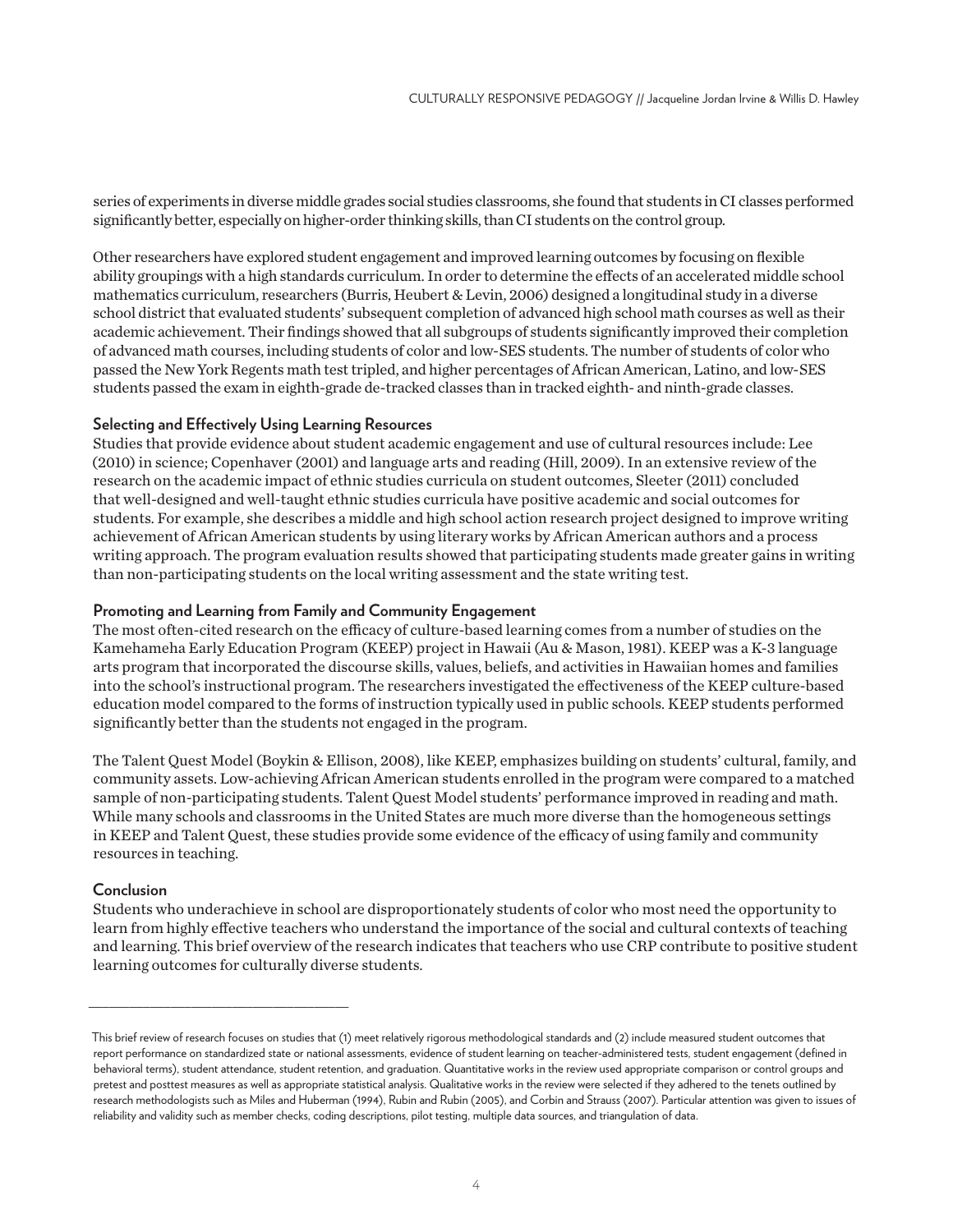#### **References**

Boykin, A.W., & Ellison, C.M. (2008). The Talent Quest Model and the education of African American children. In H.A. Neville, B.M. Tynes, & S. O. Utsey (Eds.), *Handbook of African American psychology* (pp. 237-252.). Thousand Oaks, CA: Sage Publications.

Burris, C.C., Heubert, J., & Levin, H.M. (2006). Accelerating mathematics achievement using heterogeneous grouping. *American Educational Research Journal*, 43 (1), 105-136.

Cammarota, J., & Romero, A. (2009). The Social Justice Education Project: A critically compassionate intellectualism for Chicana/o students. In W. Ayers, T. Quinn, & D. Stovall (Eds.), *Handbook for social justice education* (pp. 465-476). New York: Routledge.

Cohen, E. G. (1994). Restructuring the classroom: Conditions for productive small groups. *Review of Educational Research*, 64(1), 1-35.

Cohen, G.L., Garcia, J., Purdie-Vaughns, V., Apfel, N., & Brzustoski, P. (2009). Recursive processes in self-affirmation: Intervening to close the minority achievement gap. *Science Magazine*, 324 (17), 400- 403.

Copenhaver, J. (2001). Listening to their voices connect literary and cultural understandings: Responses to small group readalouds of *Malcolm X: A Fire*. *New Advocate, 14* (4), 343-359.

Ferguson, R. (2002). Addressing racial disparities in highachieving schools*. NCREL Policy Issues*, no. 13 (December, 2002).

Hill, M. L. (2009). Wounded healing: Forming a storytelling community in hip-hop lit. *Teachers College Record, 111* (1), 248-293.

Hurley, E.A., Allen, B.A., Boykin, A.W. (2009). Culture and the Interaction of Student Ethnicity with Reward Structure in Group Learning. *Cognition and Instruction*, 27(2), 121-146.

Lee, C.D. (2006). Culture, literacy and learning. New York: Teachers College Press

Lee. O. (2010). Diversity and equity in science education. *Better: Evidence-based Education*, 2(3), 12-13.

Sleeter, C.E. (2011). *The academic and social value of Ethnic Studies: A research review.* Washington, DC: The National Education Association.

Steele, C. M. (1997). A threat in the air: How stereotypes shape intellectual identity and performance. *The American Psychologist*, 52(6), 613-629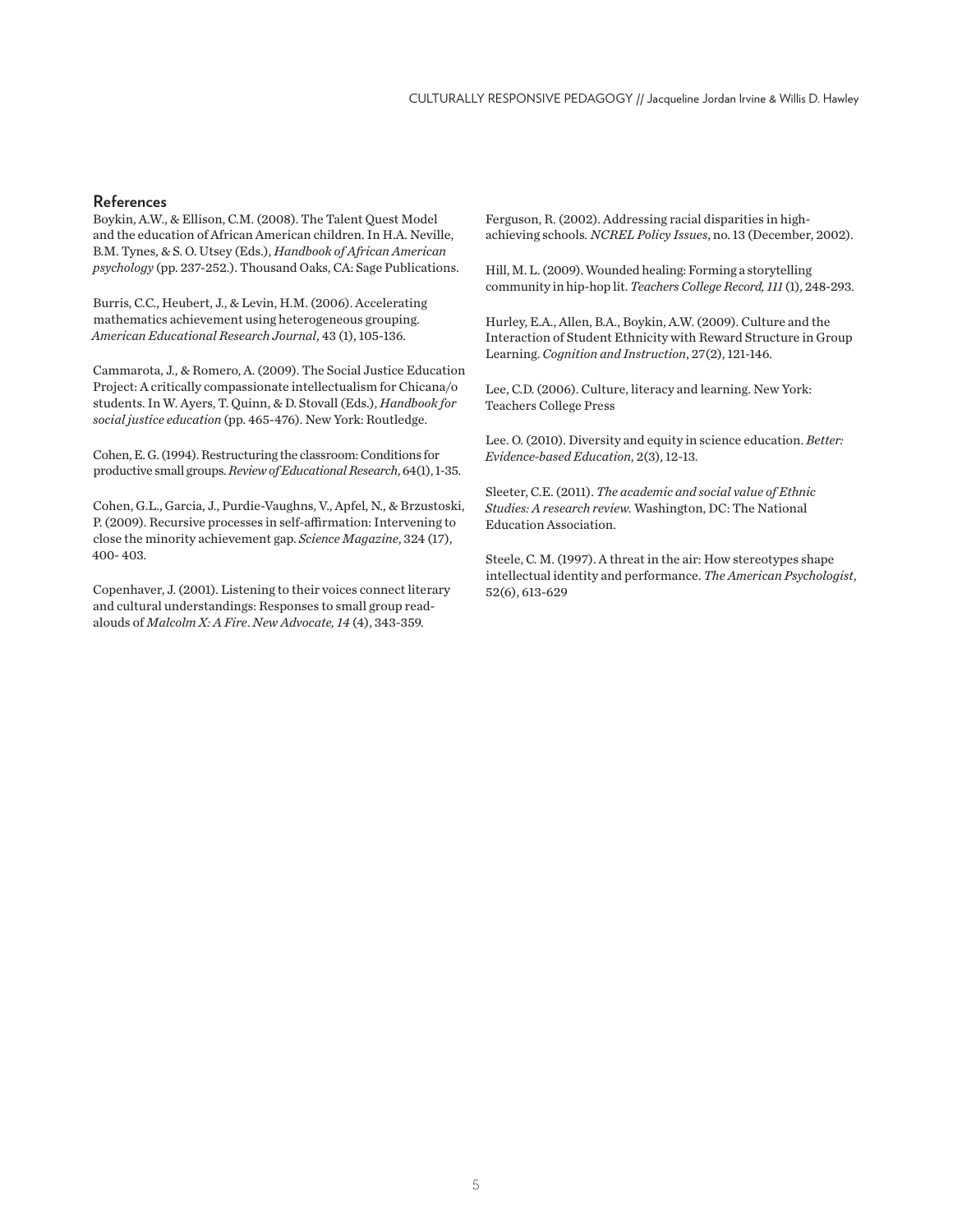# **Diversity Responsive Schools**

**WILLIS D. HAWLEY & REBECCA JAMES WOLF // UNIVERSITY OF MARYLAND**

#### **Overview**

Given the gaps between the achievement of students of different races and ethnicities, it seems reasonable to assume that there are conditions in schools related to race and ethnicity that affect student motivation and opportunities to learn. When one does hear discussions of the need to address diversity, the usual strategy is to target the improvement of teaching. This strategy is understandable and important. But, even when the improvement of teaching is a high priority improvement strategy, the professional development that is needed for educators to meet the needs of racially and ethnically diverse students, often referred to as "Culturally Responsive Pedagogy", is seldom integral to efforts to improve the teaching of core academic subjects.

Two other frequently heard remedies for racial and ethnic achievement gaps are "strong leadership" and an inclusive school culture. But neither of these provides much guidance for programmatic school improvement. Effective leadership is usually described in terms of heroic personal attributes—charismatic, committed, intolerant of failure, inspirational, and indefatigable. The complexity of school culture is often reduced to "high expectations" (and a requisite workshop).

Two frequently prescribed sets of strategies for narrowing the achievement gap that are *no*t dealt with here are: (1) inequities among schools—such as allocation of teacher expertise and financial resources (cf. Sklar, et al., 2010:Sunderman et al., 2011)—and (2) characteristics of effective schools in which race and ethnicity are not usually implicated. To be sure, students of color benefit from clear goals, a tight fit between curriculum and assessment of learning, coherent programs, professional learning communities, extended learning time, staff stability, and other "essentials" of highly effective schools (cf. Bryk, et al., 2010; Scott, 2009; Murphy, 2010).

This chapter argues that in order to improve learning outcomes for students of color, it will be necessary to focus more than is often the case on improving within- school policies and practices that are particularly relevant to facilitating the learning of racially and ethnically diverse students. School conditions affect teaching effectiveness in powerful ways (Kennedy, 2010), not the least of which is their effects on student motivation. And, attending to these policies and practices are among the essential tasks of school leaders and these policies are the embodiment the artifacts--of school cultures.

Of course, race and ethnicity are not the only dimensions of diversity; but they are correlated in many cases with other influences on learning, including socioeconomic status, community and family cultures, and English language facility. Moreover, everyone is diverse in some way that is relevant to their learning. Thus, by focusing on school conditions that are particularly important to the success of students from racially and ethnically diverse backgrounds, we can learn lessons that help to identify and address school conditions that can improve the learning opportunities and outcomes of all students.

#### **The Essentials of Diversity Responsive Schools**

How would we know a Diversity Responsive School when we saw it? School policies and practices that maximize opportunities to learn for all students, but are particularly important to enhancing the learning outcomes of students of color include nuanced monitoring of both outcomes and influences on learning, relevant professional development, access to and support for success with rigorous content, fair and sensible disciplinary practices,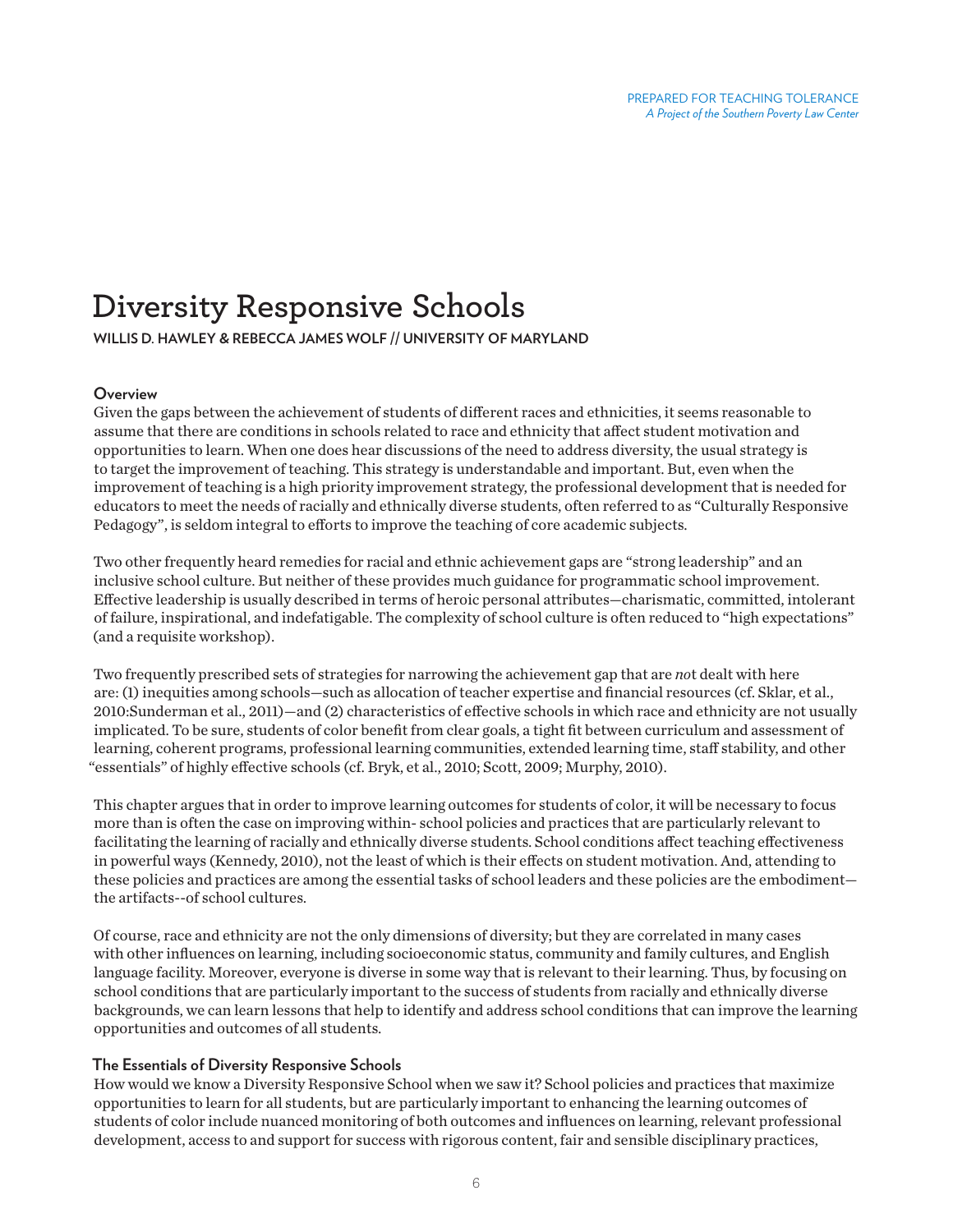culturally and linguistically responsive family engagement, a multicultural curriculum, an inclusive school climate, efforts to recruit and retain a diverse staff, and open and productive discussions of issues related to race and ethnicity. These conditions can be thought of as a set of indicators of a school's responsiveness.

**1. Multiple forms of data are continuously collected and used to monitor possible racial and ethnic differences in student achievement, disciplinary actions, access to learning opportunities and the composition of student learning groups.** Collecting and analyzing data on student test scores and dropout rates is commonplace. However, disaggregating outcomes by race and ethnicity needs to be more detailed than is required by state and federal policy because there are often big differences in student performance within broad categories such as Hispanic (Latino) or Asian. Second, in addition to subgroup data on student achievement, data on differences in opportunities to learn—such as grouping for instruction, curricular differences, attendance, and discipline—are also needed to make problem-solving possible (cf. Archibald & Keleher, 2008). If such data are to lead to school-wide improvement, collaborative decision-making and the willingness to engage issues related to race and ethnicity are critical—though often difficult.

### **2. Teachers' professional development opportunities include diversity-rich content that is integral to the teaching of academic content.**

The quality of teaching students experience is the single most important school-based influence on student learning (Lewis, 2009; Rice, 2003). Sometimes, diversity-related professional development assumes that a focus on teacher awareness and dispositions is adequate to improve instruction and student learning. More important, teachers need to master diversity-related pedagogical skills, including those that are content specific, if they are to enhance the learning of racially and ethnically diverse students. Moreover, teachers need to know how to build productive interpersonal relationships across student subgroups. The difficulty of developing such relationships, which are essential to student motivation, is often underestimated. And, the importance of these caring relationships to student success appears to be greater among many students of color than they are for White and Asian students (Ferguson, 2002).

Aspects of what might be called diversity-rich content of professional development include, but are not limited to, learning activities that help teachers:

- investigate and understand how students' race, ethnicity, social class and language might be related to their learning and behavior.
- understand how the overgeneralization of characteristics of students' cultures can result in stereotyping and other unproductive teaching behaviors.
- examine how their own beliefs and dispositions might affect their relationships with diverse students.
- understand how they react to students' dress, accents, nonverbal communication, dialects and discussion modes and how their reactions affect their interactions with students.
- Know how to mediate the effects of stereotype threat experienced by students
- develop the knowledge and skills to adapt instruction to the needs and experiences 0f students from different racial and ethnic groups.(1)

**3. Students have access to rigorous academic content and the support they need to benefit from that access.** Students from low-income families are more likely to get a larger proportion of their learning opportunities from school than students from higher-income homes (Raudenbush, 2008). And, of course, English language learners are heavily dependent on schools for their academic learning opportunities. However, for a host of reasons—some the consequence of well-meaning instructional practices that effectively dumb-down the curriculum, some related to biases and misconceptions, and some because students are sometimes reluctant to seek rigorous curricula students of color are often less likely than white students and many Asian-descent students to be engaged in more rigorous coursework.

Among the issues here is how students are selected for gifted and talented programs andhonors courses, and whether students of color have access to and support to succeed in Advanced Placement courses (Barton & Coley, 2009, p.10). Policies and practices affecting access that get less attention include mis-assignment to special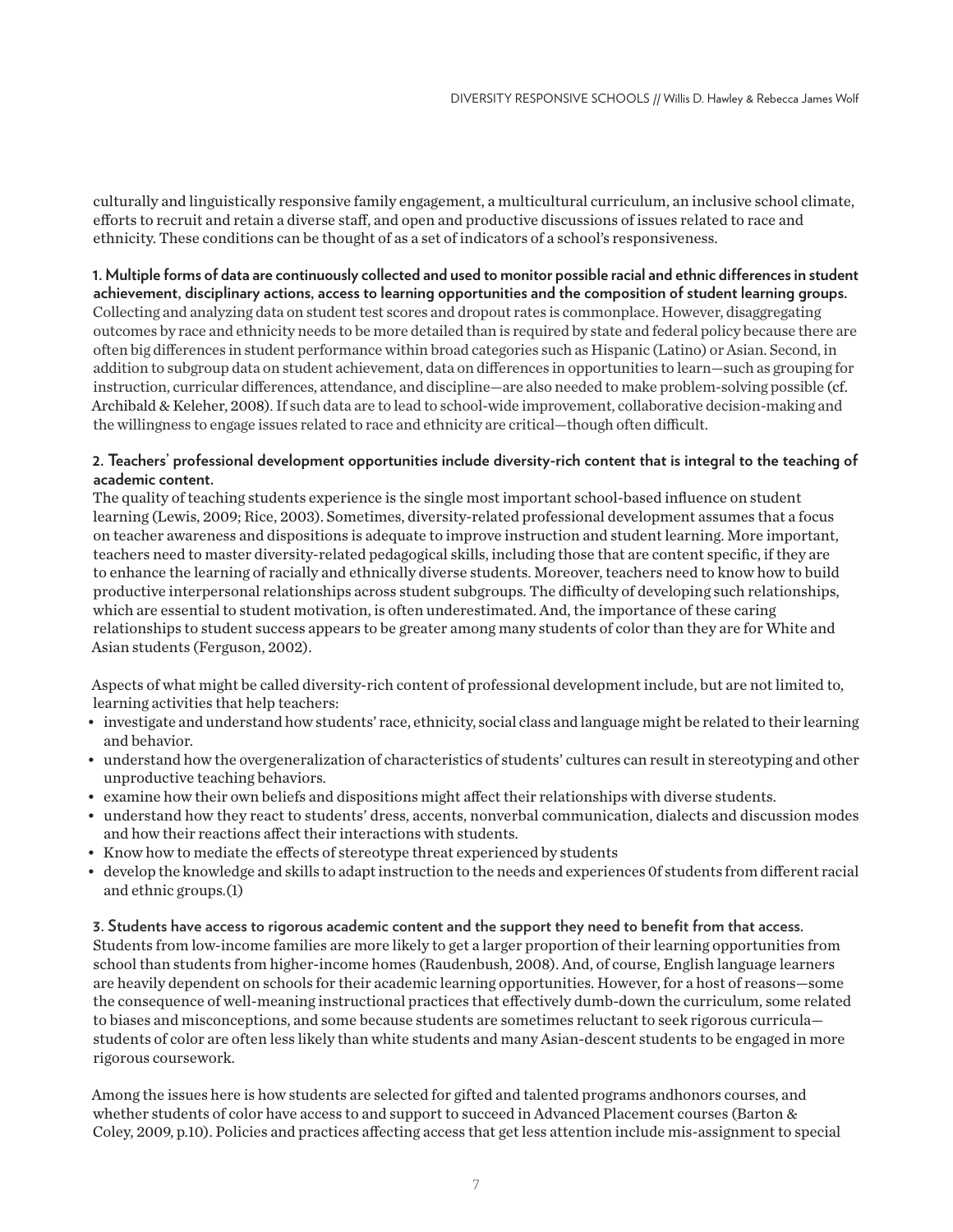education, retention strategies, and how students are grouped for instruction within classrooms.

#### Mis-assignment to Special Education

Historically, black and Latino have been over-identified and placed in special education classrooms (Office of Special Education and Rehabilitative Services, 2006). Reasons for this include: 1) inadequate classroom instruction prior to referral to special education; 2) inconsistent, vague or arbitrary assessment and placement policies and processes; and 3) the lack of effective schooling options (Harry & Klingner, 2006).

#### Disproportionality in Student Retention

Minority and low-income students are more likely to be retained than their white and more affluent peers (Texas Education Agency, 1996). Research has consistently shown that retention, as commonly implemented, has a negative impact on achievement and socio-emotional adjustment and that it does not help most students "catch up" (Jimerson, 2001). There is also a relationship between retention and dropping out: students who are retained in elementary grades have a higher probability of dropping out of high school (Ou & Reynolds, 2010).

#### "Ability" Grouping

One of the more common ways that students experience different levels of academic rigor is that they are tracked and grouped by "ability" (students are invariably grouped by prior achievement, not ability). Grouping is a common and often necessary practice. How it is done—whether it is targeted to specific goals with progress assessed continuously and whether students are held to high standards of performance–is the key to student success. Research is clear that tracking (formal or informal) and inflexible ability grouping disadvantages most students (Hawley, 2007). On the other hand, there is evidence that very high achieving students can benefit from learning in academically homogeneous groups. The resolution of this conundrum resides in flexibility and teacher expertise in managing the instruction of diverse students (2).

# **4. There are well understood processes in place to fairly adjudicate school rules, identify perceived inequities and interpersonal conflict, and ensure that disciplinary policies and actions remove students from learning opportunities only as a last resort.**

Maintaining safe and productive opportunities to learn is critically important for all students but many teachers struggle with classroom management and how to deal with what they view as disorderly and disruptive behavior. How teachers meet these challenges affect student motivation and opportunities to learn.

Students of color are much more likely than their white peers to be disciplined (Gay, 2006). Students of color may be more distrustful of authority and respond defensively to criticism and disciplinary action (Cohen, 2008; Noguera, 2008; Carter, 2008). Many disciplinary practices effectively reduce student learning time and this is especially true of suspension (Losen & Skiba, 2010). Thus, rules governing student behavior need to be clear and openly discussed and disciplinary action processes should be characterized by fairness and transparency. The best way to deal with the potential of disruptive behavior is to prevent it through strategies such as positive behavioral supports.

# **5. Family and community engagement strategies are well-developed and give particular attention to engaging culturally and linguistically diverse families.**

An effective family engagement program reaches out to engage families in direct support of their children's learning (Boufford, et al., 2009). It is not surprising that some family members who have limited education or who have experienced discrimination may be distrustful and even confrontational. This conflict can cause teachers to back away from their students' families. Nonetheless, to develop the trust of family members and to deeply understand students, it is helpful for teachers to get to know and to engage their students' families outside the school. This is a tall order for teachers, and it requires school level commitment and time for such engagement–more than parentteacher conferences once a quarter–as well as collaboration with community groups and help with communicating with families with limited English.

#### **6. The school's curriculum embodies opportunities to learn about different cultures and interact with students of different**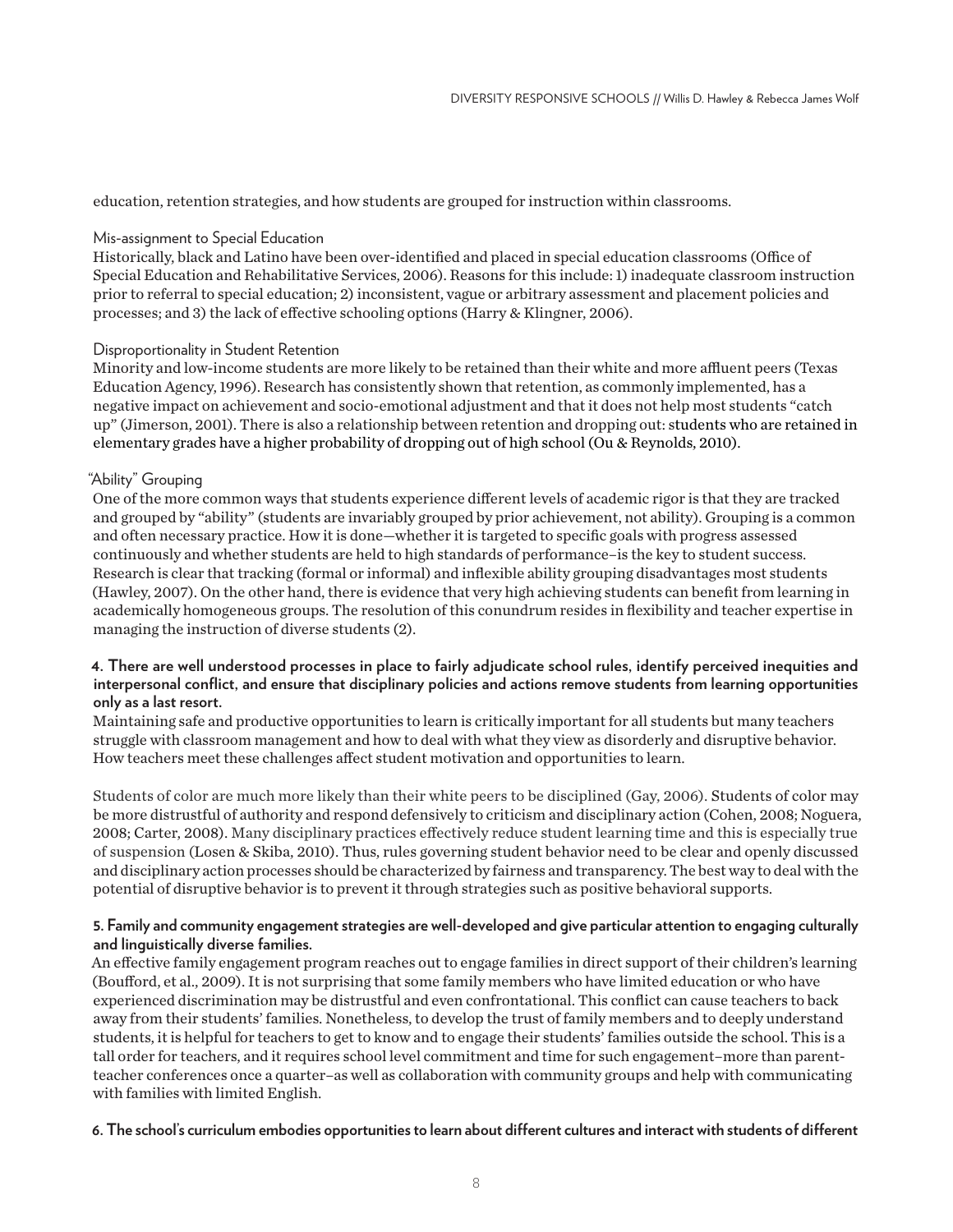### **races and ethnicities while being adaptive to student experiences and preferences for learning.**

An effective multicultural curriculum not only provides students opportunities to learn about different cultures but uses learning resources that are "culturally familiar" to diverse students (cf. Goldenberg, Rueda & August, 2006, p.293).

A multicultural curriculum is important to being a well-educated person but, in itself, does not transform students' preconceived beliefs about different races and ethnic groups. To have such an effect, a curriculum—and the related instructional practices—need to engage students in inter-group relationships and learning (Stephan, Renfro & Stephan, 2004).

One of the challenges facing educators who develop and use multicultural curricula is to avoid over-generalizing about the culture of students typically categorized by common racial and ethnic identities. How a multicultural curriculum is taught may be more important than the curriculum itself. (3)

#### **7. School polices and practices reflect a commitment to inclusiveness as well as respect for the values and strengths of diverse racial and ethnic groups.**

These commitments are manifest in many ways including student engagement in extra-curricular activities and leadership positions and the representation of students' cultural diversity.

Student connectedness to school and a positive school climate have been identified as factors that support academic performance, attendance and behavior (Weiss, Cunningham, Lewis, & Clark, 2005; Center for Disease Control and Prevention, Division of Adolescent and School Health, 2009**). S**chools that provide opportunities for student leadership and recognize student contributions enhance that connectedness. School policies, practices, or traditions may inadvertently impose requirements that limit the number of students who can compete for elected positions or serve in leadership positions. This can result in decreased levels of student connectedness and negatively impact school climate (McNeely, Nonnemaker & Blum, 2002).

In racially and ethnically diverse schools, extracurricular activities may be opportunities for interracial contact in positive settings of shared interest (Brawarsky, 1996;Denson, 2009; Slavin, 1995; Cohen, 2004). Such activities can also be opportunities for curricular enrichment and the development of leadership and social skills that ultimately contribute to student academic success. In diverse schools, extracurricular activities should be responsive to the interests of all student groups, and, at the same time, efforts should be made to encourage students of all races and ethnicities to participate in a broad range of activities.

In diversity-responsive schools, the historic experiences, values, and on-going contributions of diverse ethnic, racial, linguistic groups are evident throughout the school, including public displays, classroom environments and the library. For example, the diversity of the student body is represented in the trophy cases, student work, poster boards and other public places and classrooms. And, in depicting the heritage of different groups, stereotyping that uses "traditional" characterizations is avoided and contemporary experiences and achievements are encompassed.

#### **8. Efforts are made to recruit and retain a racially and ethnically diverse school staff.**

More than 75 percent of teachers and school administrators are white. This reality means that it is often not possible to have a racially and ethnically diverse school staff, especially one that represents the racial and ethnic diversity of a given school. Do students learn more from teachers of their own race? While research is thin, the research indicates that the racial and ethnic fit between students and teachers is correlated with student performance (Rivkin, Hanushek & Kain, 2006). But other factors may matter more. There is evidence that teachers of color are less likely to overreact to student behaviors and thus are less likely to take disciplinary action that removes students from the classroom (Gay, 2006). Moreover, staff diversity may provide students of color with positive role models and allow students to witness positive interracial interactions.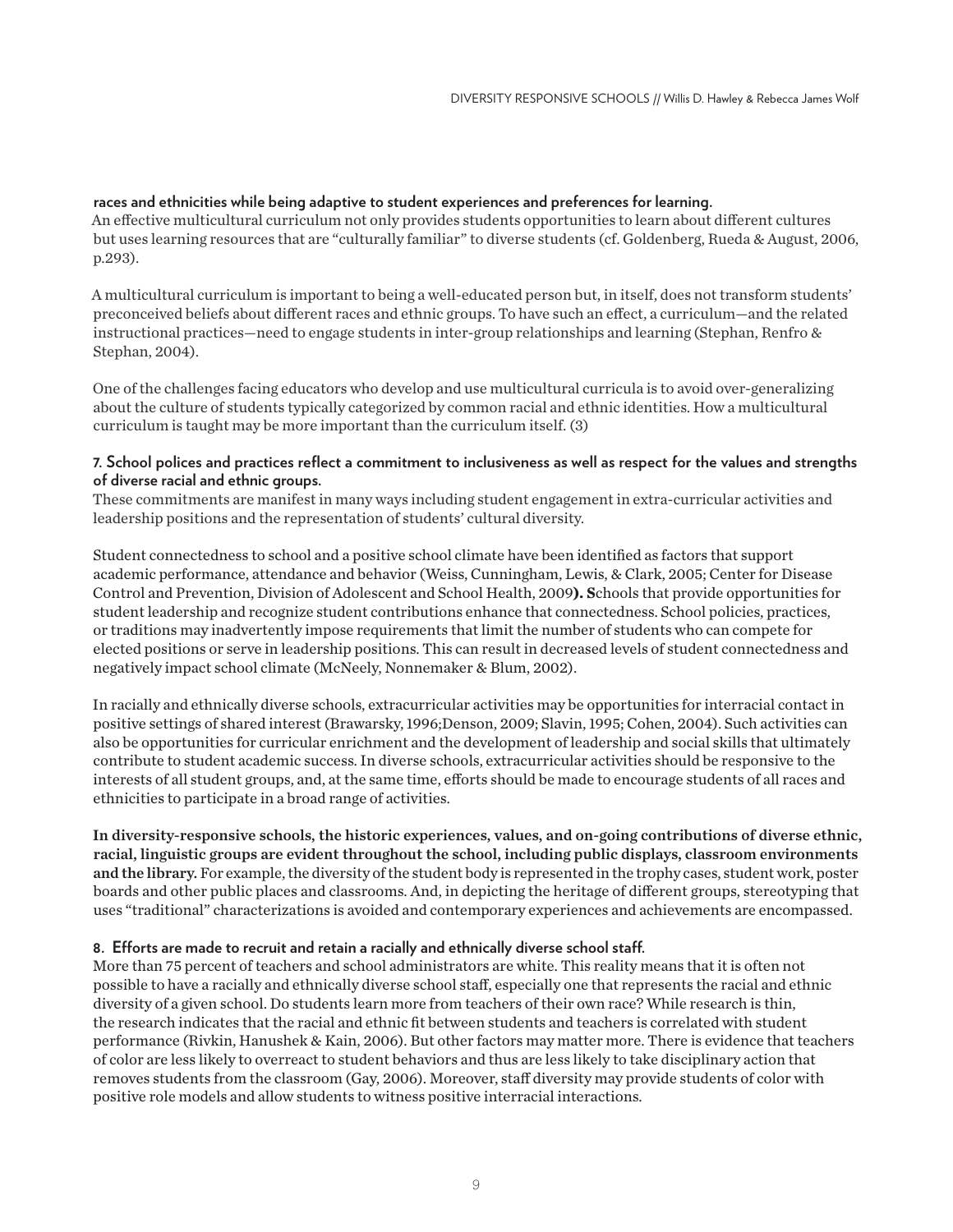#### **9. The school has processes in place to surface, discuss, and address issues related to students' race and ethnicity that may represent discrimination, ineffective practice or interpersonal conflict.**

We live in a society in which issues of race are pervasive for a host of economic, social and political reasons. Not surprisingly, there will be intergroup tensions in many schools. Concern about such tensions, and uncertainty about inter-cultural competence, can lead to educators' denial about the relevance of race or unwillingness to discuss perceptions that may be interpreted as racist. For these reasons, school communities need to discuss how racial attitudes and beliefs, even those that are well meaning, might be affecting student performance, professional collaboration and family engagement. Some issues that appear to be racial will turn out not to be, but a trusting and respectful learning community is critical in creating open discussions around race that lead to problem solving.

# **Conclusion**

We have identified nine characteristics of schools that are likely to be particularly successful in facilitating the learning of racially and ethnically diverse students. These school-level policies and practices are also likely to enhance the learning of all students because, of course, all students are diverse in experiences, values and dispositions about learning.

The policies and practice discussed here are inter-related and reinforcing. But, they can be implemented individually. Research does not tell us what the relative effects of different improvements are and this will depend, in any case, on extant conditions in any given school.

 Recognizing the need to be responsive to the complexity of racially and ethnically diverse students can sharpen one's focus on how policies and practices affect all students' opportunities to learn. However, adding responsiveness to students' racial and ethnic diversity to the school improvement agenda is not easy. There will be denial (e.g., we should be color blind), substantial professional development will be needed, curriculum enrichment will be required, and commitments and resources will be necessary to develop school communities of relational trust and cultural proficiency.

#### *Notes*

These are just some examples of "culturally responsive pedagogy". For overviews of such teaching see Gay (2010) and Irvine (2011).

One might expect diversity responsive schools to facilitate learning in diverse classrooms through strategies such as cooperative learning (Cooper & Slavin, 2004); peer-mediated instruction (Fuchs & Fuchs, 2009); and differentiated instruction (Tomlinson, 2003). See also, (Burris & Garrity, 2008)

For example see Hurley, Allen & Boykin (2009) on the importance of adapting reward structures; Lee (2010) on incorporating students' different cultural and linguistic practices in science lessons; and Cohen, et al. (2009) on differentiation in assigned writing content. However, research on the effects of multicultural curricula is generally modest and findings are inconsistent (see, Goldenberg, Rueda & August, 2006, and Stephan, Renfro & Stephan, 2004).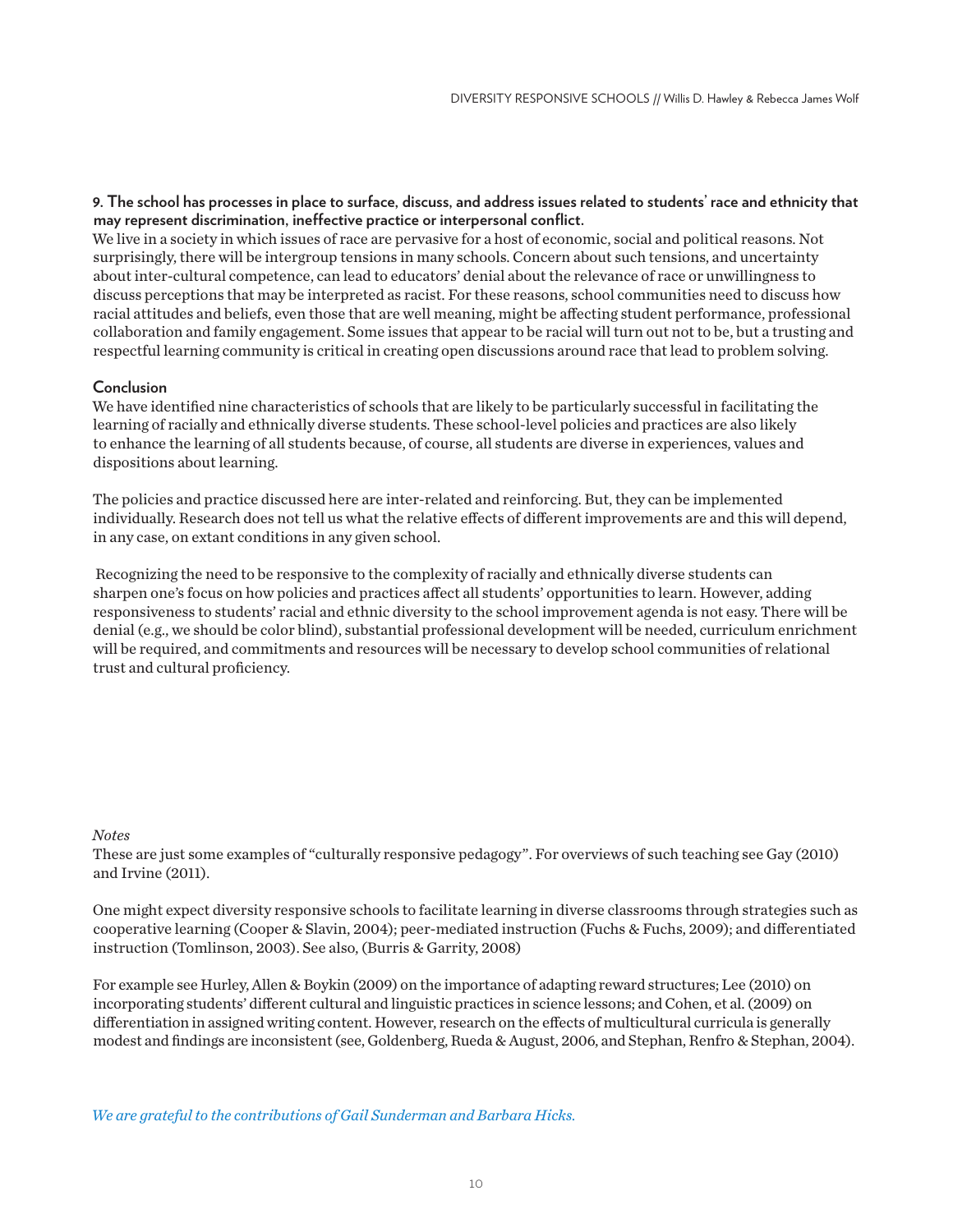#### **References**

Archibald, D. & Keleher, J. (2008). *Measuring conditions and consequences of tracking in the high school curriculum.* American Secondary Education 36 (2), 26-42

Aukerman, M. (2007). *A culpable CALP: Rethinking the conversational/academic language proficiency distinction in early literacy instruction*. The Reading Teacher. 60 (7), 626-634.

Barton, P. & Coley, R. (2009). *Parsing the Achievement Gap II*. Princeton, NJ: The Educational Testing Service.

Bouffard, S., Bridglall, B., Gordon, E., & Weiss, H. (2009). *Reframing family involvement in education.* Cambridge, MA: Harvard Family Research Project.

Brawarsky, S. (1996). *Improving Intergroup Relations Among Youth*. New York: Carnegie Corporation of New York.

Brewer, D., Rees, D.,& Argys, L. M., (1995). *Detracking America's schools: The reform without costs?* Phi Delta Kappan. 77 (3) 210- 215

Bryk, A., Sebring, P., Allensworth, E., Luppescu, S., & Easton, J. (2010). *Organizing schools for improvement: Lessons from Chicago*. Chicago: University Chicago Press.

Burris, C., & Garrity, D. (2008). *Detracking for excellence and equity*. Alexandria, VA: Association for Supervision and Curriculum Development.

Carter, P. (2008). Teaching Students Fluency in Multiple Cultural Codes. In M. Pollock (Ed.), *Everyday Antiracism: Getting Real About Race in School* (pp. 107-111). New York: The New Press.

Center for Disease Control and Prevention, Division of Adolescent and School Health. (2009).

Cohen, E. (2004). Producing equal-status interaction amidst classroom diversity. In W. Stephan & P. Vogt (Eds.), *Education programs for improving intergroup relations, theory, research, and practice* (pp. 37-54). New York: Teachers College Press.

Cohen, G. (2008) Providing supportive feedback, In Pollock, M., (Ed.) *Everyday antiracism*. NY: The New Press. 78-81.

Cohen, G., Garcia, J., Purdie-Vaughn, V., Apfel, N. & Brzustoski, P. (2009). *Recursive processes in self-affirmation: Intervening to close the minority achievement gap.* Science 324 (5925). 400-403

Cooper, R., & Slavin, R. (2004) Cooperative learning: An instructional strategy to improve intergroup relations. In W. G. Stephan & W.P. Vogt (Eds.), *Education programs for improving*  i*ntergroup relations: Theory, research and practice* (pp. 55-70). New York: Teachers College Press.

Denson, N. (2009). Do curricular and co-curriciular diversity activities influence racial bias? A meta-analysis*. Review of Educational Research*. 79 (2). 805-838

Ferguson, R. (2002). *Addressing Racial Disparities in High-*

*Achieving Suburban Schools.* NCREL Policy Issues 13 (December 2002).

Ferguson, R. (2004). *Professional community and closing the achievement gap*. Retrieved 2-10-2011 from www.Tolerance.org/ tdsi/files/assets/general/ferguson\_2004.pdf

Fuchs, D. & Fuchs, L. (2009). Peer-mediated instruction. *Better: Evidence-based Education*. 1 (1) 18-19.

Gay, G. (2006). Connections between classroom management and culturally responsive teaching. In C. M. Evertson & C. S. Weinstein. Eds. *Handbook of classroom management*. Erlham: Mahwah, NJ. 343-370.

Gay, G. (2010). *Culturally responsive teaching.* New York: Teachers College Press.

Gutierrez, K. D., & Rogoff, B. (2003). Cultural ways of learning. *Educational Researcher 32* (5), 19-25.

Harry, E., & Klingner, J. (2006). Why are so many minority students in special education? Understanding race and disability in schools. NY: Teachers College Press.

Hawley, W. (2007), *The consequences of tracking and "ability grouping in racially and ethnically diverse schools.* Retrieved 2/1/2011 from *[www.tolerance.org/tdsi/sites/tolerance.org.tdsi/](http://www.tolerance.org/tdsi/sites/tolerance.org.tdsi/files/assets/general/SPLC_TrackingandGrouping_8-26pdf) [files/assets/general/SPLC\\_TrackingandGrouping\\_8-26pdf](http://www.tolerance.org/tdsi/sites/tolerance.org.tdsi/files/assets/general/SPLC_TrackingandGrouping_8-26pdf)* 

Hildago, N., Sui, S., & Epstein, J. (2004). Research on families, schools and communities. In J. A. Banks & C. A. M. Banks (Eds.), *Handbook of research on multicultural education* (2nd ed., pp. 631- 655). San Francisco: Jossey-Bass.

Hurley, E., Allen, B. & Boykin, A. (2009). Culture and the interaction of student ethnicity and reward structure in group learning. *Cognition and Instruction*. 27(2) 121-146.

Irvine, J. & Armento, B. (2001). *Culturally responsive teaching*. Boston: McGraw-Hill.

Jimerson, S. R. (2001). Meta-analysis of grade retention research: Implications for practice in the 21<sup>st</sup> century. School Psycxology Review. 30 313-330

Kennedy, M. (2010). Attribution error and the quest for teacher quality*. Educational Researcher*. 39 (8). 591-598.

Lee, O. & Buxton, C. (2010). *Diversity and equity in science education: Theory, research & practice*. NY: Teachers College Press.

Lewis, A. (2008). Add it up: Using research to improve the education for low income and minority students. Washington, DC: Poverty & Race Action Council. Retrieved from http://www.pracc. org/pubs\_aiu.pdf.

Losen, D. & Skiba, R. (2010). Suspended Education, Southern Poverty Law Center. *[www.splcenter.org/get-informed/](http://www.splcenter.org/get-informed/publications/suspended-education) [publications/suspended-education](http://www.splcenter.org/get-informed/publications/suspended-education)*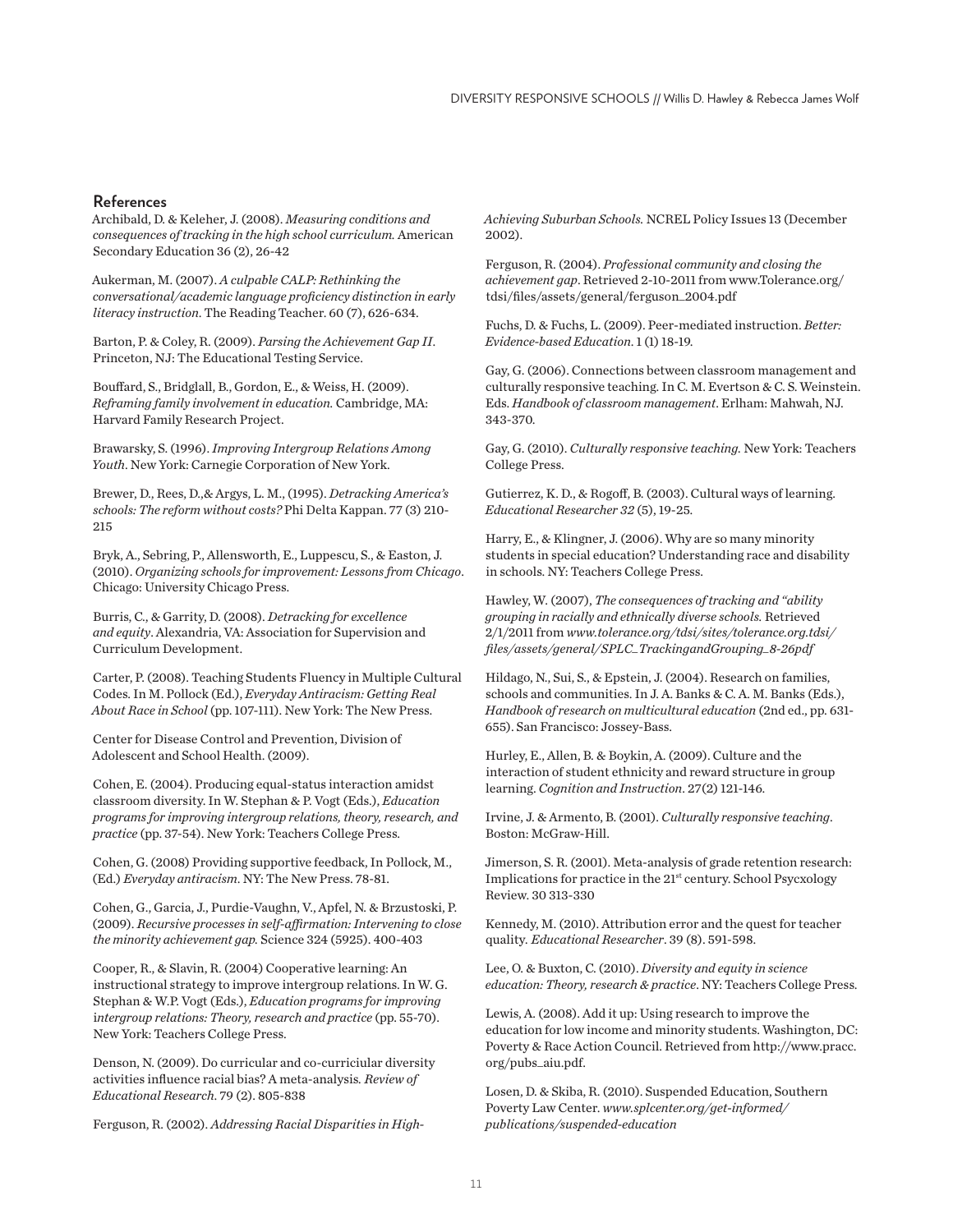McNeely, C., Noonemaker, J. & Blum, R. (2002). Promoting School Connectedness: Evidence from a Longitudinal Study of Adolescent Health. *Journal of School Health, 72,* 139-46.

Mickelson, R. (2005). The incomplete desegregation of the Charlotte-Mecklenburg schools and its consequences, 1971-2004. In J. C. Boger & G. Orfield (Eds.), *School resegregation: Must the South turn back?* (pp. 87-110). Chapel Hill. University of North Carolina Press.

Murphy, J. (2010). *Understanding and closing achievement gaps*. Thousand Oakes, CA: Corwin Press.

Noguera, P. (2008). What Discipline Is For: Connecting Students to the Benefits of Learning. In M. Pollock (Ed.), *Everyday Antiracism: Getting Real About Race in School* (pp. 132-137). New York: The New Press.

Office of Special Education and Rehabilitative Services 26th Annual Report to Congress, (2006).

Ou, S., & Reynolds, A. J. (2010). Grade Retention, Postsecondary Education, and Public Aid Receipt. *Educational Evaluation and Policy Analysis*, *32*(1), 118-139.

Pollock, M. ( 2008). *Everyday antiracism: Getting real about race in school*. New York: New Press.

Raudenbush, S. (2008), *The Brown legacy and the O'Connor challenge: Transforming schools in the image of children's potential. Educational Researcher*. 38(3) 169-180

Reeves, D. (2008). The extracurricular advantage. *Educational Leadership*. 66 (1) 86-87

Rice, J. (2003). *Teacher quality*. Washington, DC: The Economic Policy Institute.

Rivkin, S., Hanushek, E., & Kain, J. (2006) Teachers, schools & academic achievement. *Econometrica*. 73 (2) 417-458.

Scott, C. (2009). *Improving low-performing schools: Lessons from five years of studying school restructuring under no child left behind*. Washington, DC: Center for Education Policy

Sklar, L., McKenzie, K. B., & Scheurich, J. J.. (2009). Using equity audits to create equitable and excellent schools. Thousand Oakes, CA: Corwin Press.

Sunderman, G.L., Hawley, W.D., Brown, J., Hicks, B., & Kirton, E. (2011). Beyond equity assessment: Developing a research-based tool for understanding schools and districts. Paper presented at the American Education Research Association, New Orleans.

Stephan, C., Renfro, L., & Stephan, W. (2004). The evaluation of multicultural education programs: Techniques and a metaanalysis. In W. Stephan & W. Vogt (Eds.), *Education programs for improving intergroup relations: Theory, research and practice* (pp. 227-242). New York: Teachers College Press.

Texas Education Agency, A. n. (1996). Grade Level Retention of Texas Students. 1994-95 Report. Retrieved from EBSCO*host*.

Tomlinson, C. (2003). *Fulfilling the promise of the differential classroom: Strategies and tools for responsive teaching*. Alexandria, VA: Association for Supervision and Curriculum Development.

Weiss, C., Cunningham, D., Lewis, C., & Clark, M. (December, 2005). *Enhancing Student Connectedness*. Baltimore, MD: Center for School Mental Health Analysis and Action, Department of Psychiatry, University of Maryland School of Medicine.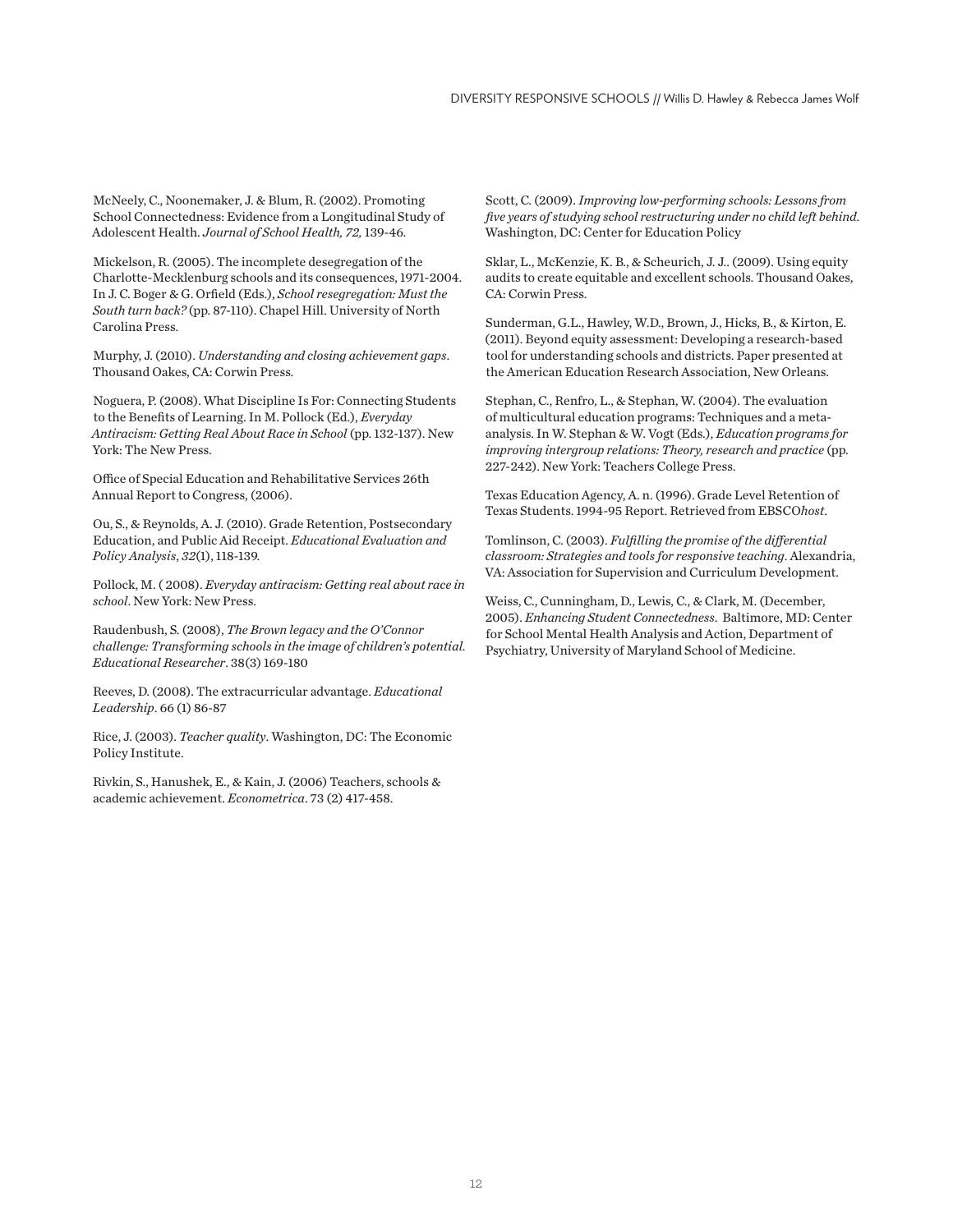# **The Teaching Evaluation Gap**

*Current Assessments of Teacher Effectiveness Miss What's Needed to Eliminate the Achievement Gap*

# **BY WILLIS D. HAWLEY & JACQUELINE JORDAN IRVINE**

# **Overview**

Teacher evaluation, until recently, has been a symbolic act, largely without meaning or consequence. No longer. Race to the Top requirements call for performance-based pay. The Gates Foundation's multi- million investment to define effective teaching will produce highly specified systems of teacher evaluation. Other reforms tie leadership roles to measures of teacher effectiveness.

The attention to serious teacher evaluation is long overdue. However, most of the protocols for measuring teacher performance pay inadequate attention to teaching practices that are particularly effective with students from diverse racial, ethnic, cultural and linguistic backgrounds. By ignoring these practices, generally called "culturally responsive pedagogy" (CRP), the implementation of high-stakes teaching evaluation is likely--unintentionally and ironically—to limit the learning opportunities of many students who most need highly effective teaching.

#### **The Importance of How Teaching is Measured**

Recent discussions of teacher evaluation focus on teacher performance as reflected by student test scores, or valueadded measurement (VAM). But, taken in isolation, VAM will have little effect on improving teacher performance because it does not measure teaching practices. In contrast, research shows that well-executed teacher evaluation *based on observations of teacher behavior* increases teacher effectiveness. When incentives such as tenure, pay and recognition of expertise are linked to performance on these measures, teachers respond by seeking to improve the behaviors being assessed. Giving teachers the opportunity to learn how to perform the specific practices identified magnifies the effect. However, if teaching practices that have been shown to be important for students from diverse backgrounds—such as CRP-- are NOT included or adequately assessed, the achievement of students for whom these practices are important will not be fully realized.

# **Culturally Responsive Pedagogy**

Culturally responsive teachers understand that all students, regardless of race or ethnicity, bring their culturally influenced cognition, behavior, and dispositions to school. Teachers who respond to these cultural variables are particularly effective for most students of color. For example, ethnically diverse students' mastery of English, pronunciation, vocabulary, and phonology (rhythm, tempo, or pitch) often differ. What is spoken and left unspoken, whether one interrupts, defers to others, or asks direct or indirect questions can vary importantly from group to group.

Culturally responsive teachers understand how semantics, accents, dialect, and discussion modes affect teacherstudent and student-student interactions. Similarly, nonverbal communications can raise questions about the cultural meanings of interpersonal space, eye contact, body language, touching, and gestures. Culturally responsive teachers not only understand differences related to race, ethnicity, culture and language, they treat them as assets upon which to build rather than as deficits to overcome.

Culturally responsive teachers know how to adapt and employ multiple representations of subject matter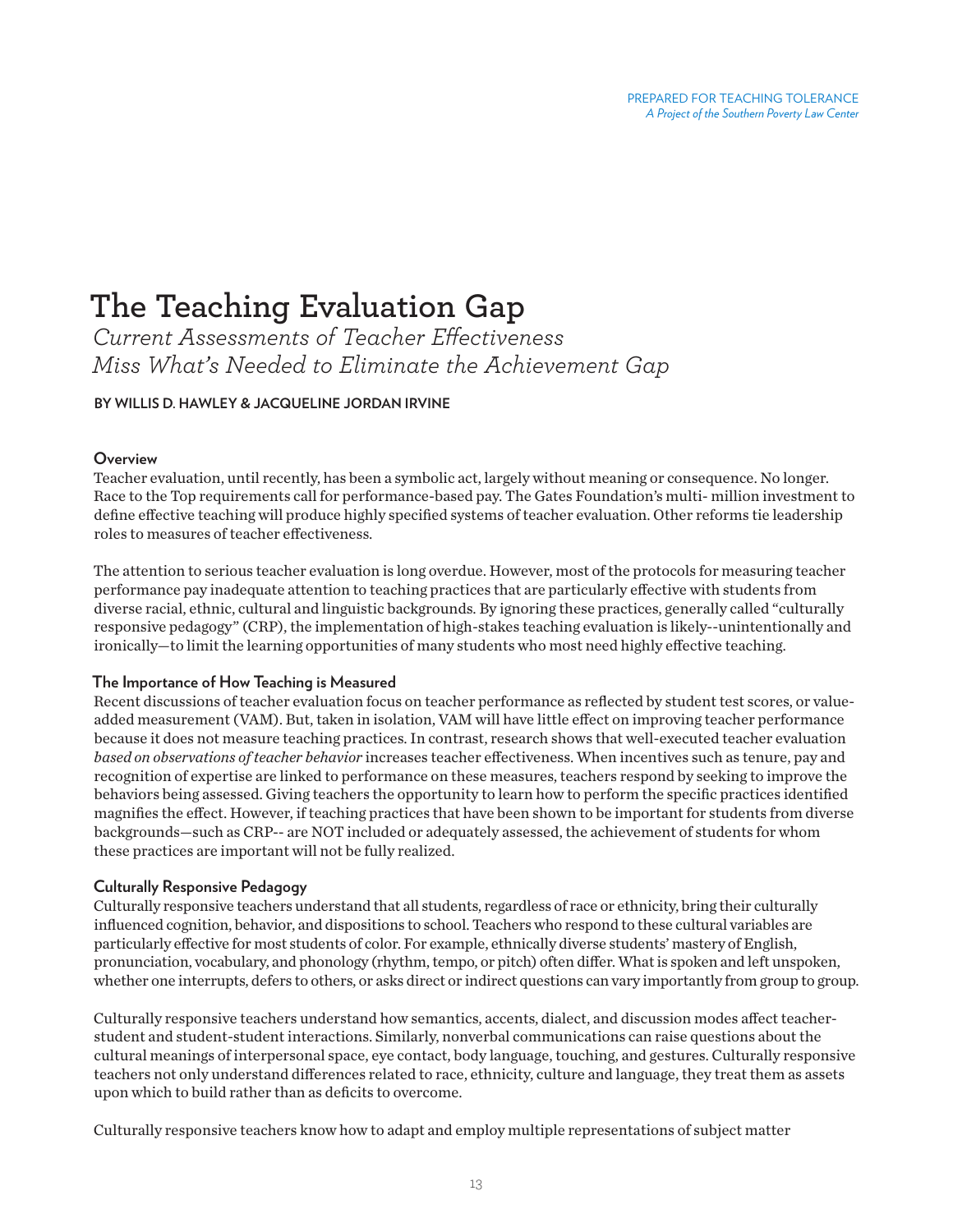knowledge using students' everyday lived experiences to find pertinent examples, comparing and contrasting, thus bridging the gap between students' personal cultural knowledge and the unknown materials and concepts to be mastered. Culturally responsive teachers learn with and from families and community organizations and use this knowledge to inform their teaching and involve families in supporting their children's education. Culturally responsive teachers also keep in mind that students of color are not mere products of their culture and avoid making generalizations about group behavior or identity. Culturally responsive teachers interact with students as individuals, caring and supporting them while holding high expectations

Unfortunately, many educators discount the effects of race and ethnicity on student learning. They may find it difficult to understand and respond to cultural differences. Many believe that race is no longer relevant or that paying attention to race is a form of discrimination. Teachers may see poverty and the social conditions as the main challenge, and not focus on their own dispositions and behaviors or inequitable school policies and practices. The socioeconomically related experiences of students are unquestionably important but students' race and ethnicity- in addition to their culture and language--are powerful influences on students' learning, independent of their family wealth.

# **Bringing CRP to Teacher Evaluation**

Many dozens of different observation protocols exist for evaluating teacher performance. While they differ in emphasis and vocabulary, the best reflect a research-based consensus that learning is a social and cognitive endeavor influenced significantly by the readiness, beliefs and prior experiences that students bring to any particular opportunity to learn. CRP is similarly rooted in such research. But research indicates that excellent teachers can be even better when they artfully employ culturally responsive practices. Here are six examples of measures of effective teaching that embody research that demonstrates how CRP enhances student learning.

#### **Promoting and Learning from Family and Community Engagement**

Teacher interacts frequently with families with professional and cultural sensitivity to inform them about their student's progress, help them support their student's learning, and learn from families about the lived experiences of their student. The teacher uses this information in selecting learning resources and adapting instruction.

While all good teachers seek to keep families informed and encourage their involvement in school events, culturally responsive teachers seek to (a) help families to support their children's learning and (b) learn *with and from* families in several ways, including visits to homes and communities. In addition, culturally responsive teachers incorporate what they learn about students and families and differentiate their instruction accordingly, when appropriate.

#### **Developing Caring Relationships with Students**

Classroom interactions between the teacher and individual students are highly respectful, reflecting genuine warmth and caring and sensitivity to students' cultures and levels of development. Teacher holds high expectations for all students and provides them with needed support. While recognizing the importance of students' racial, ethnic and cultural identities, teacher avoids related stereotypes.

Of course, all students should be treated in a caring way, but research indicates that this is especially important for the success of students of color. This may be because students of color are more likely than their white peers to have had negative experiences in school or to know family members or friends who are dissatisfied with their school years. Developing caring relationships does not involve lowering demands in order to boost student self-esteem; high expectations must be accompanied by support for high achievement and efforts to build students' confidence in their ability to succeed. Students of color often respond positively to teachers who show interest in and respect for their racial and ethnic identity.

#### **Engaging and Motivating Students**

Learning activities build on the lived experiences of diverse learners and support instructional outcomes. Teacher engages students in high-level cognitive activities that are differentiated, as appropriate, for individual learners.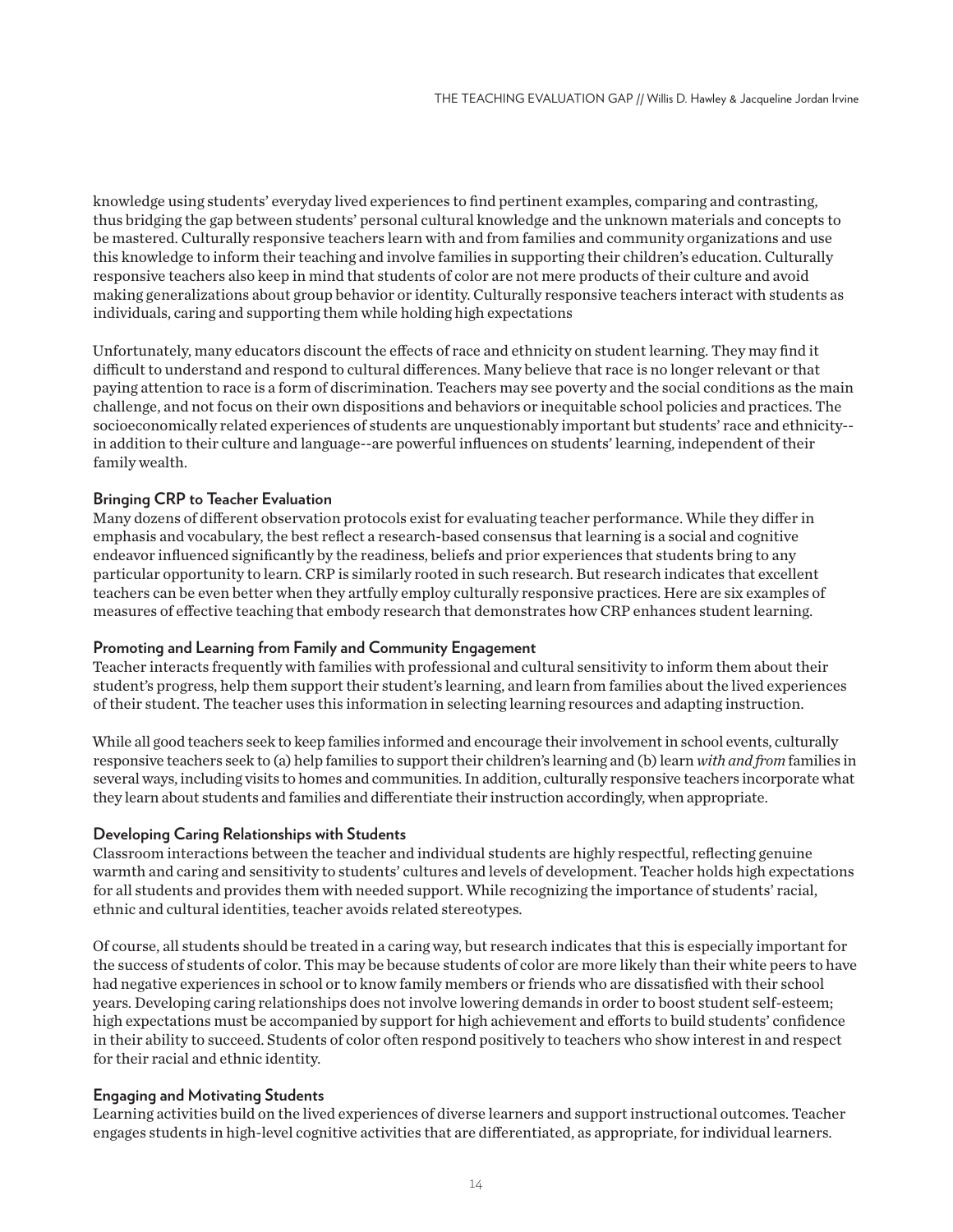Teacher takes into account differences in semantics, accents, dialects and language facility as well as differences in student responsiveness to different types of rewards for high achievement.

Many students of color are more likely than white students to have been, or who have friends and family members who have been, relatively unsuccessful in school. Because of factors such as poor quality teachers, lack of resources, and social stereotypes, students of color may lack confidence in their ability to productively undertake challenging tasks. This uncertainty can be addressed by linking assignments to familiar personal experiences, by ensuring students of needed support, and providing examples of past success by them or by people with whom they identify. Motivating performance among diverse students can require diverse rewards, even in the context of the same task. Excellent teachers try to learn from families how students respond to different types of incentives.

#### **Assessing Student Performance**

Assessments of learning are based on a variety of measures of student learning that take into account differences in students' cultural experiences and language facility. Attention is paid to the possibility that students' performance will be based on their confidence about doing well rather than their actual knowledge of the content being assessed.

Culturally responsive teachers use a variety of measures to assess student performance. Differentiation of assessment should not lead to lower expectations or to the perception by students—or their peers—that they are being held to different standards. Good assessment requires readying students for the task ahead. For culturally responsive teachers, this does not mean conventional "test prep", but anticipating and addressing the sources of student uncertainty about successful performance.

#### **Grouping Students for Instruction**

Various grouping strategies are flexibly used. Groups that are based on prior achievement are used sparingly and for specific purposes. Racially and ethnically homogeneous groups are minimized and student differences in readiness to contribute to group learning is taken into account.

Instructional grouping in diverse classrooms poses more challenges than in homogeneous classrooms. For example, some evaluation instruments encourage teachers to allow students to choose their learning partners but research shows that students tend to select partners from their own ethnic groups and struggling students may chose to learn in groups of students who are not high achievers. Further, students from some cultural backgrounds or with limited English may be reticent to participate in group activities and defer to more assertive and academically confident peers.

#### **Selecting and Effectively Using Learning Resources**

Learning resources engage all students in higher-order intellectual challenges. They incorporate a variety of materials that reflect the cultural diversity of the school, the community, the nation and the world.

Simply infusing representations of racially and ethnically diverse people or traditions in a lesson has little effect on student engagement or achievement. Using diverse learning resources to deeply explore content and using these resources to enhance racial and ethnic identity is effective in raising student engagement and achievement. Culturally responsive teachers want all students to learn about the lives and heritage of people of diverse backgrounds while providing students opportunities to learn from materials with which they can identify.

#### **Conclusion**

The measures identified above for assessing culturally responsive teaching describe the practice of all effective teachers, regardless of the characteristics of their students. All students bring their race, ethnicity, culture and language facility with them to schools. But race, ethnicity, subgroup culture and language are not equally relevant to the learning opportunities of all students or to educators' dispositions about, and understandings of, student behavior and readiness to learn. The experiences of most students of color are often different from those of most white students because of their family histories, the racially isolated character of their communities, and the likelihood that their skin